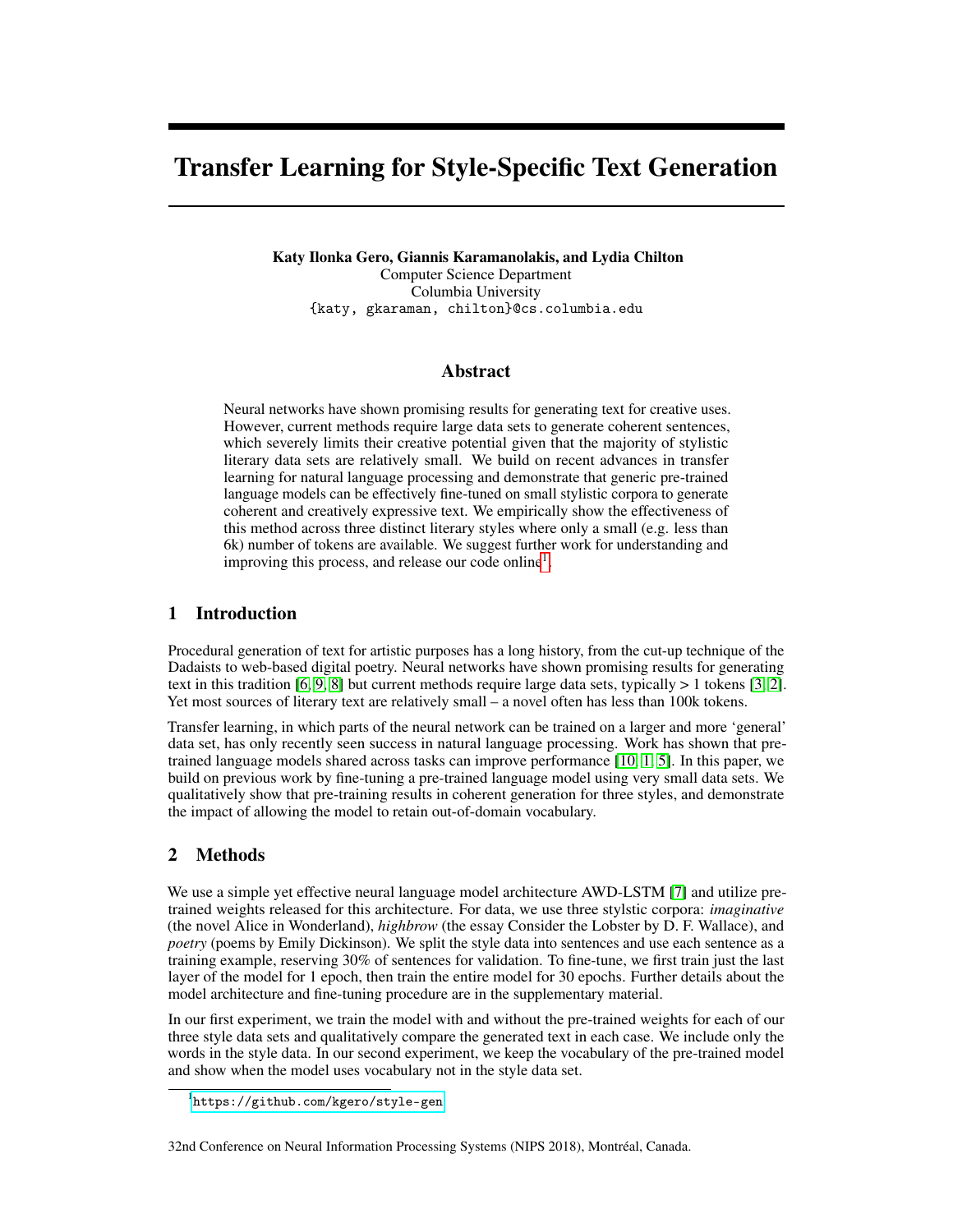| Style       | Tokens | Condition | <b>Example Outputs</b>                                                                                                                |
|-------------|--------|-----------|---------------------------------------------------------------------------------------------------------------------------------------|
| imaginative | 25k    | raw       | saying my head – that which it. t not rabbit; went near 'us a business!<br>$i$ , and under, $-$ violently '                           |
| imaginative | 25k    | pre-train | ' do you know what you're saying ! ' said alice . caterpillar lobsters ! –                                                            |
| highbrow    | 5k     | raw       | the steak holes immersed the " to are the . it like it there thanks lobster<br>cerebral an.                                           |
| highbrow    | 5k     | pre-train | (there also appear to be some touristic stimuli that make the crab turn<br>carnivore, though some do b&bs dislike this demotic thing. |
| poetry      | 25k    | raw       | the chair pleasure<br>length that passed bird n't. so smiling<br>he dissent a ? in . , stand                                          |
| poetry      | 25k    | pre-train | after god, surpasses god have<br>no nearer than heaven ;<br>but heaven had not daffodils,                                             |

<span id="page-1-0"></span>Table 1: Generated text from three distinct literary styles, with and without pre-training. Tokens indicate the total number of words in the training set. (Experiment 1)



<span id="page-1-1"></span>Figure 1: Out-of-domain vocabulary usage in generated text as a function of training epochs for the *highbrow* data set. At each epoch, we generate 10 sequences of 250 words and average the number of out-of-domain words used in each of the 10 sequences. Too much training results in the model 'forgetting' out-of-domain vocabulary. (Experiment 2)

#### 3 Results and Discussion

Table [1](#page-1-0) shows results from our first experiment, comparing generated text with and without pretraining. Additional outputs can be found in the supplementary material. Qualitatively we see that the pre-training results in longer-term grammatical and semantic coherence. While some of the distinctiveness comes from the vocabulary choice, much of it comes from other aspects of style, like syntax and punctuation. It is notable that phrases are rarely lifted directly from the source text.

In the case of *imaginative*, the model picks up on the common usage of quotes, exclamation points, and question marks in Alice in Wonderland, as well as common characters like Alice herself, the duchess, and jurors, and common themes like growing/shrinking and animals.

In the case of *highbrow*, the model learns to generate longer sentences, have parenthetical remarks, and use common words less frequently, as Wallace does, as well as stay on the theme of tourists, lobsters, and gourmet food, as in the essay.

In the case of *poetry*, the model learns to use line breaks in a similar style to Dickinson, title poems with roman numerals, and use em-dashes mid-sentence. (Without pre-training, the model does generate many line breaks, but rarely does it generate consistent line lengths. This can be seen in the supplementary material.)

It is worth considering how to allow a model to use out-of-domain words while retaining stylistic distinctiveness. Figure [1](#page-1-1) shows the results from our second experiment, in which we fine-tuned with the *highbrow* data but kept the entire vocabulary of the pre-trained model. A point of interest is around epoch 40, when the model begins to generate less out-of-domain words. This points to the potential of this process to control or combine styles.

We hope that by demonstrating how pre-trained language models can be effectively tuned with small data sets, we inspire experts and novices alike to continue to experiment with novel and varied data sets. Further work could explore optimal training regimes or how to make this method more accessible, for example by embedding it in a real-time web interface.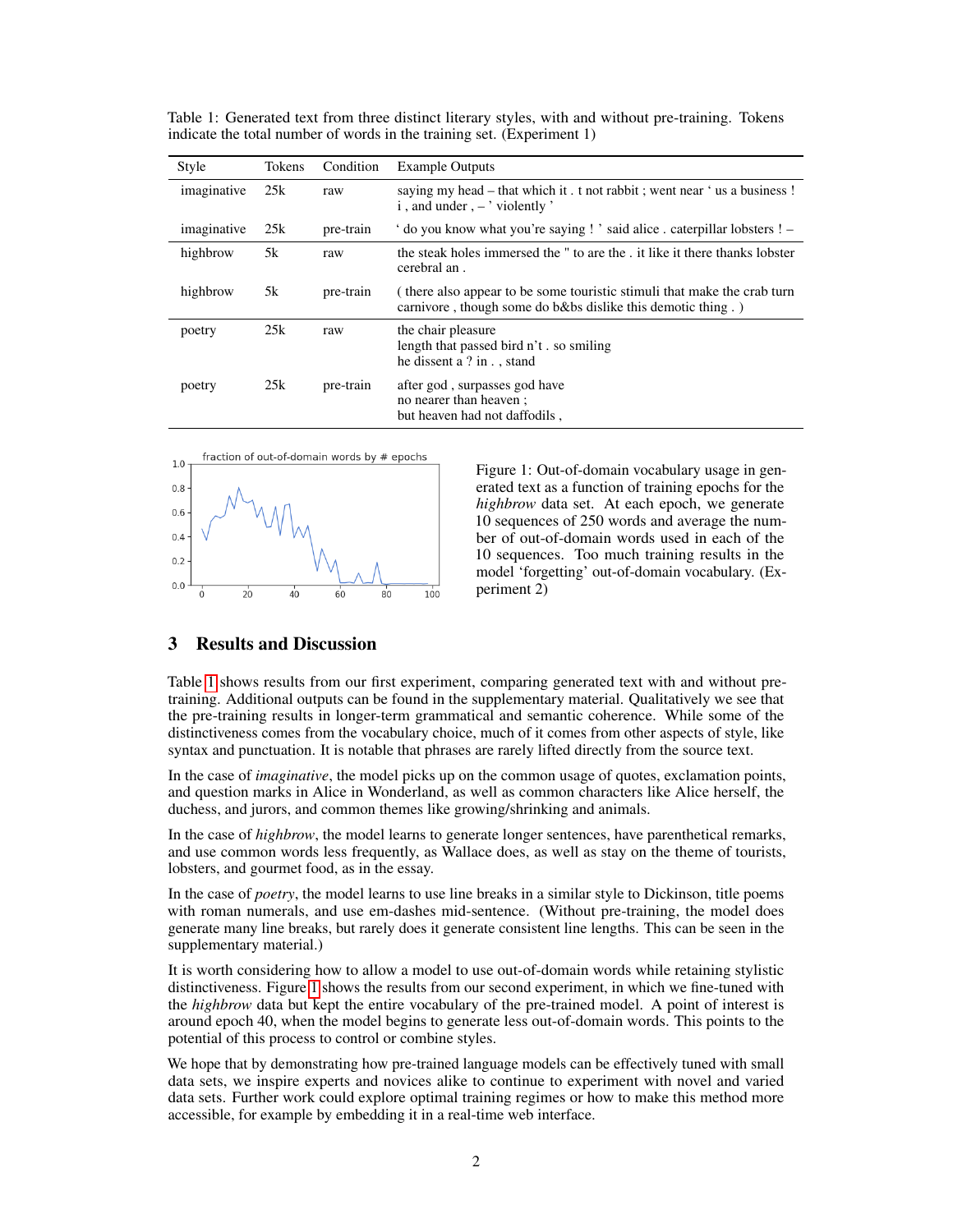#### Acknowledgements

Katy Ilonka Gero is supported by an NSF GRFP (DGE - 1644869).

#### References

- <span id="page-2-6"></span>[1] Jacob Devlin, Ming-Wei Chang, Kenton Lee, and Kristina Toutanova. Bert: Pre-training of deep bidirectional transformers for language understanding. *arXiv preprint arXiv:1810.04805*, 2018.
- <span id="page-2-4"></span>[2] Jessica Ficler and Yoav Goldberg. Controlling linguistic style aspects in neural language generation. *CoRR*, abs/1707.02633, 2017.
- <span id="page-2-3"></span>[3] Zhenxin Fu, Xiaoye Tan, Nanyun Peng, Dongyan Zhao, and Rui Yan. Style transfer in text: Exploration and evaluation. *CoRR*, abs/1711.06861, 2017.
- <span id="page-2-9"></span>[4] Jeremy Howard et al. fastai. <https://github.com/fastai/fastai>, 2018.
- <span id="page-2-7"></span>[5] Jeremy Howard and Sebastian Ruder. Universal language model fine-tuning for text classification. In *Proceedings of the 56th Annual Meeting of the Association for Computational Linguistics (Volume 1: Long Papers)*, volume 1, pages 328–339, 2018.
- <span id="page-2-0"></span>[6] A. Karpathy. The unreasonable effectiveness of recurrent neural networks. [https://karpathy.](https://karpathy.github.io/2015/05/21/rnn-effectiveness/) [github.io/2015/05/21/rnn-effectiveness/](https://karpathy.github.io/2015/05/21/rnn-effectiveness/). Accessed: 2018-10-25.
- <span id="page-2-8"></span>[7] Stephen Merity, Nitish Shirish Keskar, and Richard Socher. Regularizing and optimizing LSTM language models. *CoRR*, abs/1708.02182, 2017.
- <span id="page-2-2"></span>[8] A. Parrish. *Articulations*. Counterpath, 2018.
- <span id="page-2-1"></span>[9] O. Sharp and R. Goodwin. Sunspring | a sci-fi short film starring thomas middleditch. [https:](https://www.youtube.com/watch?v=LY7x2Ihqjmc) [//www.youtube.com/watch?v=LY7x2Ihqjmc](https://www.youtube.com/watch?v=LY7x2Ihqjmc). Accessed: 2018-10-25.
- <span id="page-2-5"></span>[10] Kelly W Zhang and Samuel R Bowman. Language modeling teaches you more syntax than translation does: Lessons learned through auxiliary task analysis. *arXiv preprint arXiv:1809.10040*, 2018.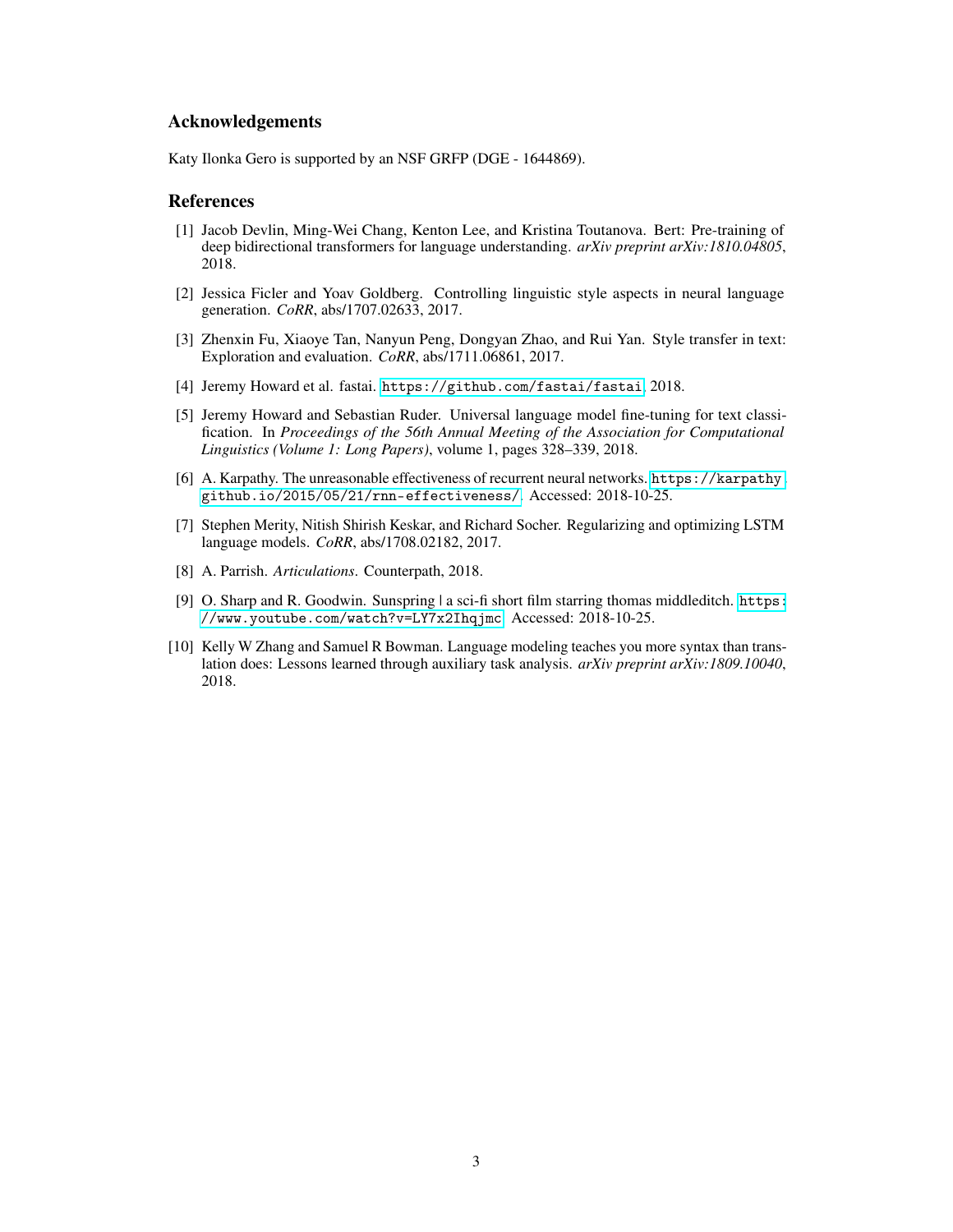# Supplementary Material

## Further Example Outputs

Table 2: Further examples of generated text from three distinct literary styles, with and without pre-training. Tokens indicate the total number of words in the training set.

| Style       | Tokens | Condition | <b>Example Outputs</b>                                                                                                                                                                                                                                                                                                                       |
|-------------|--------|-----------|----------------------------------------------------------------------------------------------------------------------------------------------------------------------------------------------------------------------------------------------------------------------------------------------------------------------------------------------|
| imaginative | 25k    | raw       | had down, there same be said burn gryphon the,, be lessons said 'who<br>, would well it to rabbit began of over going child the be '<br>done, not deal my quite time fun speak, the to; and '' so of do dinah,<br>when first in all but! turtle to all! the                                                                                  |
| imaginative | 25k    | pre-train | ' soon, i' ve got your shoes up.' the young kid began business. he was<br>looking at his tongue, and he began to feel a little trembling. nibbled '<br>come away, my dear ! i 'll set end my head ! ' she said to herself . ' i '<br>m sure i ' m not glad they 'll get me executed, for this lap i ' m now. oh<br>my dear pepper, my dear.' |
| highbrow    | 5k     | raw       | the component rationales their to issue 's imagine least known honors in<br>boiling is three palates out and than gustatory on corrupt least brittlely<br>their) get most pain torture are.                                                                                                                                                  |
|             |        |           | she ground taste pop violent by smuggled for, - portions along of in -<br>guy springs their, me, the can or permit out their saying, the,                                                                                                                                                                                                    |
| highbrow    | 5k     | pre-train | the word "loppestre" is latin for "false."                                                                                                                                                                                                                                                                                                   |
|             |        |           | it 's hard to deny in any meaningful way that this one knows what the<br>pain is . even if you cover the 'm, it 's hard to deny that there is any<br>moral distinction between pain and pain.                                                                                                                                                |
|             |        |           | she had one born in new york town, but neither of these generations<br>came up with any means of defending the world 's largest lobster tbsp<br>and that much of the aforementioned styrofoam intimacy is still gone,<br>as is the absence of troubling nyquil -                                                                             |
| poetry      | 25k    | raw       | wondered<br>$t gain$ ;,                                                                                                                                                                                                                                                                                                                      |
|             |        |           | us mine troth morn warm . me the tenderer;                                                                                                                                                                                                                                                                                                   |
|             |        |           | are amid his me, perceived play. star                                                                                                                                                                                                                                                                                                        |
|             |        |           | – not                                                                                                                                                                                                                                                                                                                                        |
|             |        |           | my have clear $-$ the                                                                                                                                                                                                                                                                                                                        |
|             |        |           | but i was on dimples 'go, smile ! ? it but, return centuries, - that will<br>xxviii, sometimes attitudes her                                                                                                                                                                                                                                 |
| poetry      | 25k    | pre-train | XV.<br>i used to when man was not afraid of me,<br>he used to himself fingers,<br>and i, and unto me, -<br>and i just wanted the thing.                                                                                                                                                                                                      |
|             |        |           | i note that i can not tell –<br>the spot where the calvary went,                                                                                                                                                                                                                                                                             |
|             |        |           | nor ever drop the purple xix<br>through the woe,<br>nor that the rise has ceased;                                                                                                                                                                                                                                                            |
|             |        |           | X .<br>to dare is dear<br>that idle place,                                                                                                                                                                                                                                                                                                   |